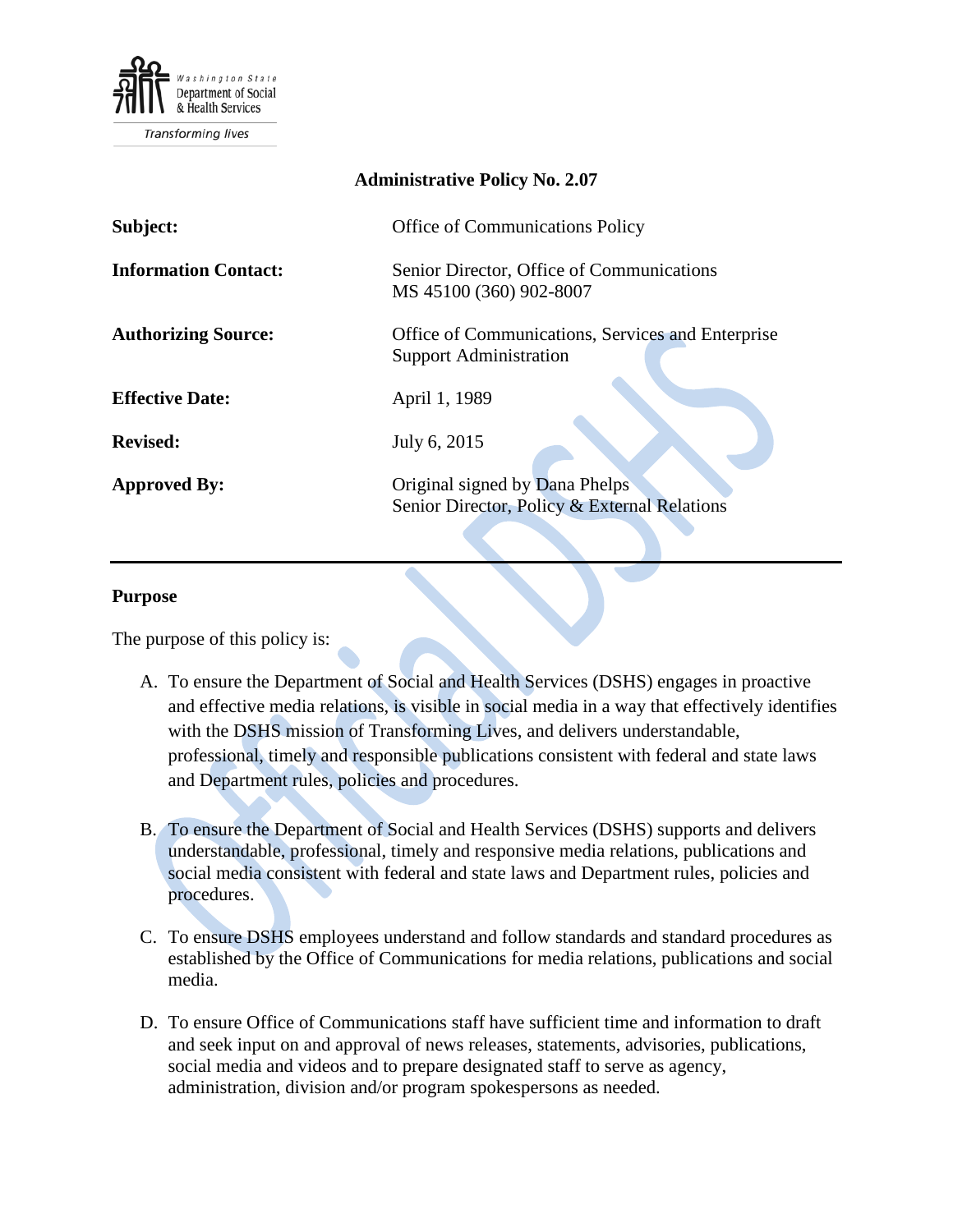Administrative Policy No. 2.07 July 6, 2015 Page 2

- E. To ensure that the look and feel of news releases, statements, advisories, publications and social media are consistent across the state, written in plain talk, and in alignment with the agency's mission, vision and goals.
- F. To establish and maintain editorial, design, technical and printing standards for DSHS publications.

#### **Scope**

This policy applies to:

All Department staff, in all administrations, divisions and programs that develop news releases, statements, advisories, publications, social media and videos for distribution to external audiences.

#### **Definitions**

- **DSHS Employees** are full- or part-time Department employees, not vendors, contractors or clients.
- **The Office of Communications,** for the purposes of this policy, consists of Media Relations and Visual Communications.
- **Media Relations** is responsible for dissemination of information about the Department and its administrations and programs to the news media, through social media and for facilitating media access to public events sponsored by the Department and its administrations.
- **Visual Communications** designs and produces, or collaborates on all DSHS visual communications for external audiences, maintaining and monitoring the quality of content, Department brand and design of those publications.
- **Design Standards** are principles of graphic design used to visually express and communicate information contained in DSHS visual communications and other informational material. Design standards include principles of effective communication such as page layout, color, font selection, illustrative techniques, page formatting, branding, technical printing requirements and language translation requirements.
- **DSHS Publications** are printed or electronic information intended principally for external distribution. Examples are the Department logo, brochures, posters, flyers, overall web design, displays, Power Point presentation formats, etc. The website policy may be found in DSHS Administrative Policy Chapter 15 – Information Systems – sections 18.1, 18.2 and 18.3. DSHS publications may be produced by any appropriate electronic means and reproduced as printed material by the Department of Enterprise Services Production Services, qualified outside printing vendors or other printing methods. DSHS publications also are produced in electronic formats for Internet printing or distribution.
- **Letters, forms and memoranda are not publications under this policy. Note:** DSHS Forms are not produced by Visual Communications. Contact [DSHS Forms and Records](mailto:DSHSFormsRecordsMgmt@dshs.wa.gov)  [Management](mailto:DSHSFormsRecordsMgmt@dshs.wa.gov) at (360) 664-6048.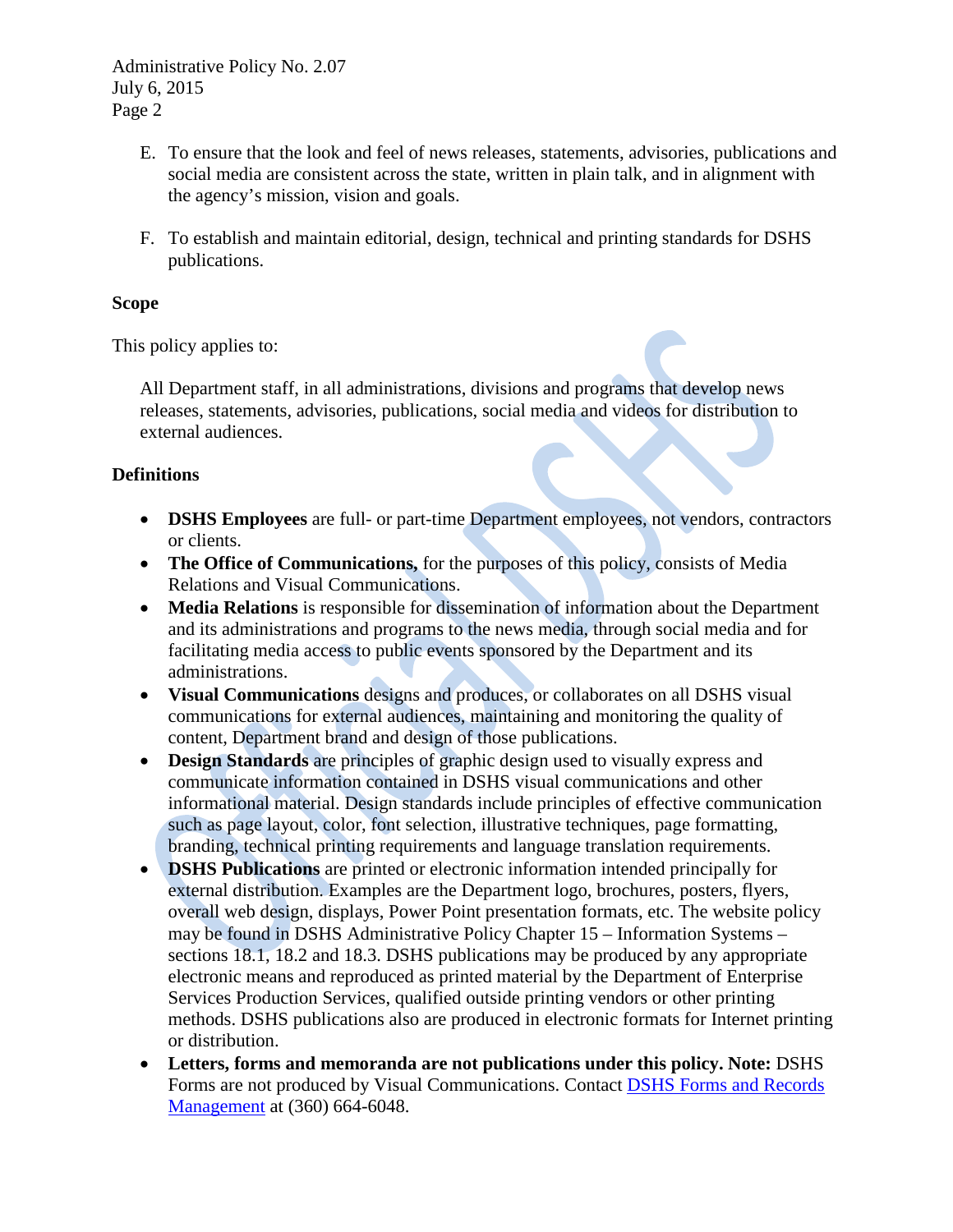Administrative Policy No. 2.07 July 6, 2015 Page 3

- **The DSHS Publications Library** is the list of available visual communications maintained by Visual Communications in the Office of Communications**. Standards** are practices adopted by the Office of Communications used to develop clear, concise and consistent written content for DSHS publications. Editorial standards include the DSHS [Style Guide,](http://exec.dshs.wa.lcl/commdiv/pdf/22-1300.pdf) current principles of grammar, usage, capitalization, punctuation, reading level and plain talk as defined by [Executive Order](http://www.governor.wa.gov/sites/default/files/exe_order/eo_05-03.pdf) 05-03.
- **Printing Standards** are adopted by the Office of Communications and are compatible cost-effective techniques used to produce professional quality publications without compromising the design or content.
- **Technical Standards** are adopted by the Office of Communications based on the currently available professional method of electronic production of DSHS visual communications that allows Visual Communications to properly produce, update, catalog, store and translate DSHS visual communications and materials.
- **Social Media** is any web-based technology that enables and facilitates rapid communication and/or networking through the Internet and/or cellular networks for mobile devices. Examples include Facebook, Twitter and YouTube. The administrative policy on social media is No. 15.24.

# **Policy Requirements**

- A. The Department will maintain a news media policy responsive to administrations, to clients and to the news media's needs and consistent with government laws, rules and procedures.
- B. The Department Secretary and Assistant Secretaries may designate an appropriate representative to speak to the media on their behalf.
- C. The DSHS Office of Communications will assign a Media Relations Manager to each administration. The Media Relations Manager will work with administrations to manage the administration's external and high-priority internal communications. Administrations may designate individuals as liaisons with the Office of Communications to ensure timely, accurate responses to media requests.
- D. The Office of Communications will work with the Secretary and high-level senior leadership to manage DSHS external and high-priority internal communications.
- E. Designated administration spokespersons will work with the administrations' Assistant Secretaries and/or designees and the administration's assigned Media Relations Manager within the Office of Communications to develop messaging, bullet points, statements, news releases, fact sheets and other products.
- F. Visual Communications designs, produces and edits all DSHS Publications for external audiences. Examples are the Department logo, brochures, posters, flyers, overall web design, displays, Power Point presentation formats, etc.

# **Process for Responding to Media Inquiries**

Any DSHS employee contacted by the media will immediately, and before responding to any media request, notify his or her supervisor and the Office of Communications and provide information on the contact. The Office of Communications will contact the reporter.